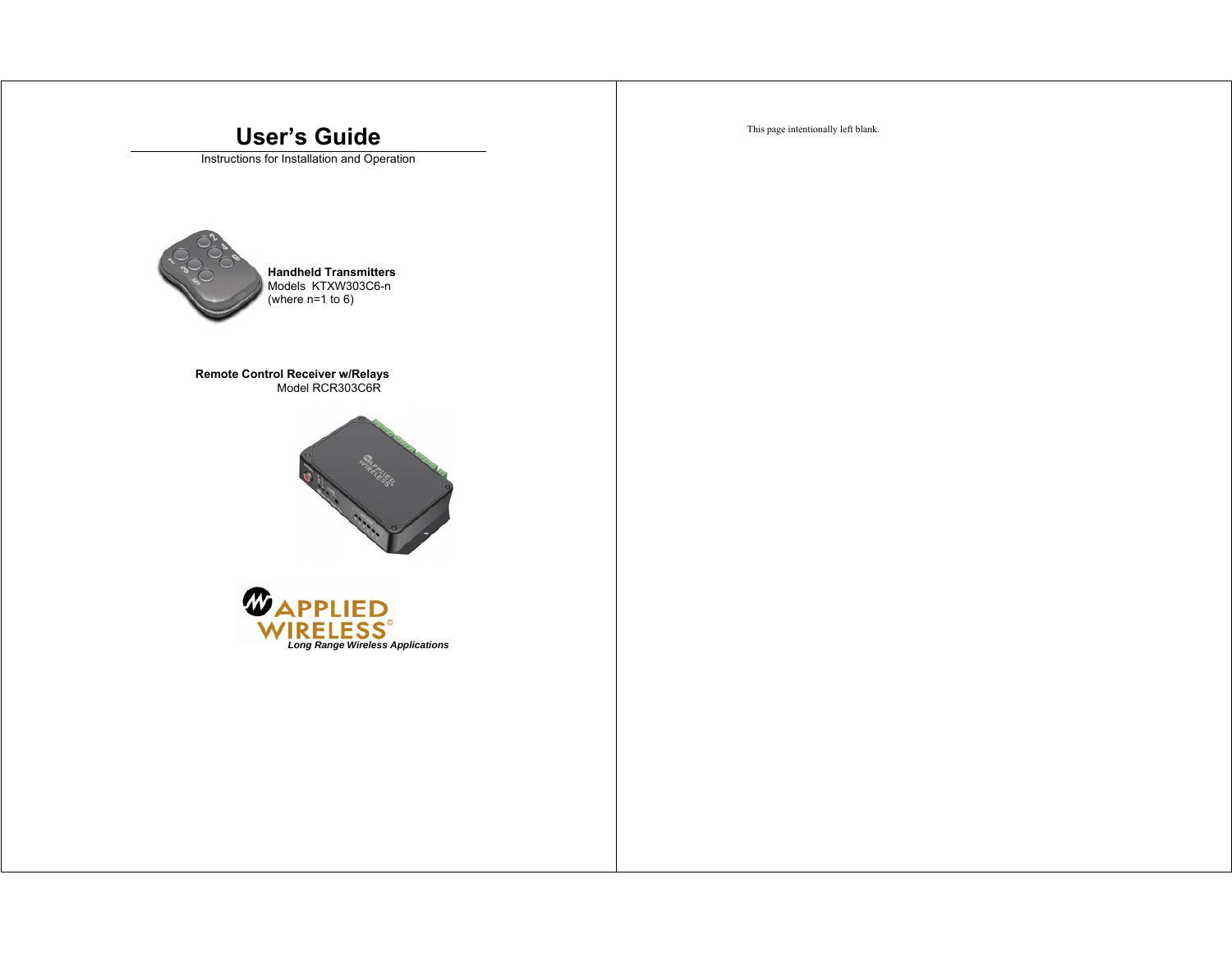# **Applied Wireless Inc.**

**Remote Control Transmitters**  Models KTXW303C6

## **Remote Control Receivers**  Model RCR303C6R

#### **Product Descriptions**

These remote control receivers and transmitters are designed to provide a quick and cost effective solution for a variety of wireless remote control applications. The receiver includes six low voltage, internal, 10-Amp, SPDT relays and an external whip antenna. Expected range with this antenna is 450 to 600 feet\*. The range may be increased substantially through the use of an external dipole antenna (DP300A) at the receiver. The receiver offers excellent sensitivity and selectivity by utilization of SAW (Surface Acoustic Wave) technology and state of the art low noise amplifiers.

The receiver runs on 12 to 24 Volts AC or DC (supply not included).

Through the use of DIP switch settings on the receiver board, the relays can be individually configured for momentary, latched, or toggle modes.

The receiver can quickly "learn" up to four Applied Wireless transmitters with different address codes. Alternatively, for applications requiring many transmitters operating the same receiver, Applied Wireless can provide transmitters with all the same address codes. Unless specified otherwise, all transmitters come from the factory with a unique ID code. A receiver will only respond to the transmitter whose ID code has been "learned". All other transmissions from transmitters with different ID codes will be ignored.

Transmitters are watertight and available with 4, or 6 buttons. Power for the handheld transmitter is supplied by two widely available coin cell batteries (included). The six channel receiver will also work with Applied Wireless' KTX series keyfob transmitters, available in 1, 2 or 3 buttons.

\* Unobstructed, straight line-of-sight range, when used with the standard antennas included with the transmitter and receiver.

## **Installation Instructions**

#### **Before Beginning the Installation**

Plan your installation carefully. The physical location and orientation of the receiver will have a significant influence on reception, particularly at longest ranges. For best results, **the receiver antenna, should be positioned vertically on a non-metallic surface (pointing either up or**  down). If using an optional dipole antenna, it should also be oriented vertically. If necessary, use double-sided foam tape or hook & loop fasteners (not supplied) to secure the transmitter to a vertical surface. Also, keep in mind that the RF signal from the transmitter will travel through most non-metallic building materials (wood, stucco, brick, etc.), however *maximum stated reception range is based on unobstructed line of sight conditions.* 

#### **Application Note: Factors Affecting Range Performance**

The RF signal from the handheld transmitter will penetrate non-metallic building surfaces, but is blocked (and reflected) by metal objects and materials. As an example, signal reception through typical wood frame and drywall construction is generally quite good, however the signal can be significantly attenuated if the wall is covered with wire mesh and stucco. Substituting an Applied Wireless Dipole Antenna, or Active (amplified) Dipole Antenna (see Antenna Options table) for the receiver's standard whip antenna will significantly extend reception range. For maximum range performance, the receiver's antenna (whip or dipole) should be oriented vertically, and placed as high above ground level as possible.

## **Controlling 120V Circuits and High Amperage Loads**

The RCR receiver is not UL listed, and 110 or higher voltage circuits should not be directly connected to the receiver. These circuits can be controlled however by using a contactor with a 24-VAC coil (AW PN 269006, 30A contactor). For low voltage loads over 10 Amps, Applied Wireless offers high current relays (AWPN 269007, 30A 12VDC Relay) that can be controlled by the RCR receiver.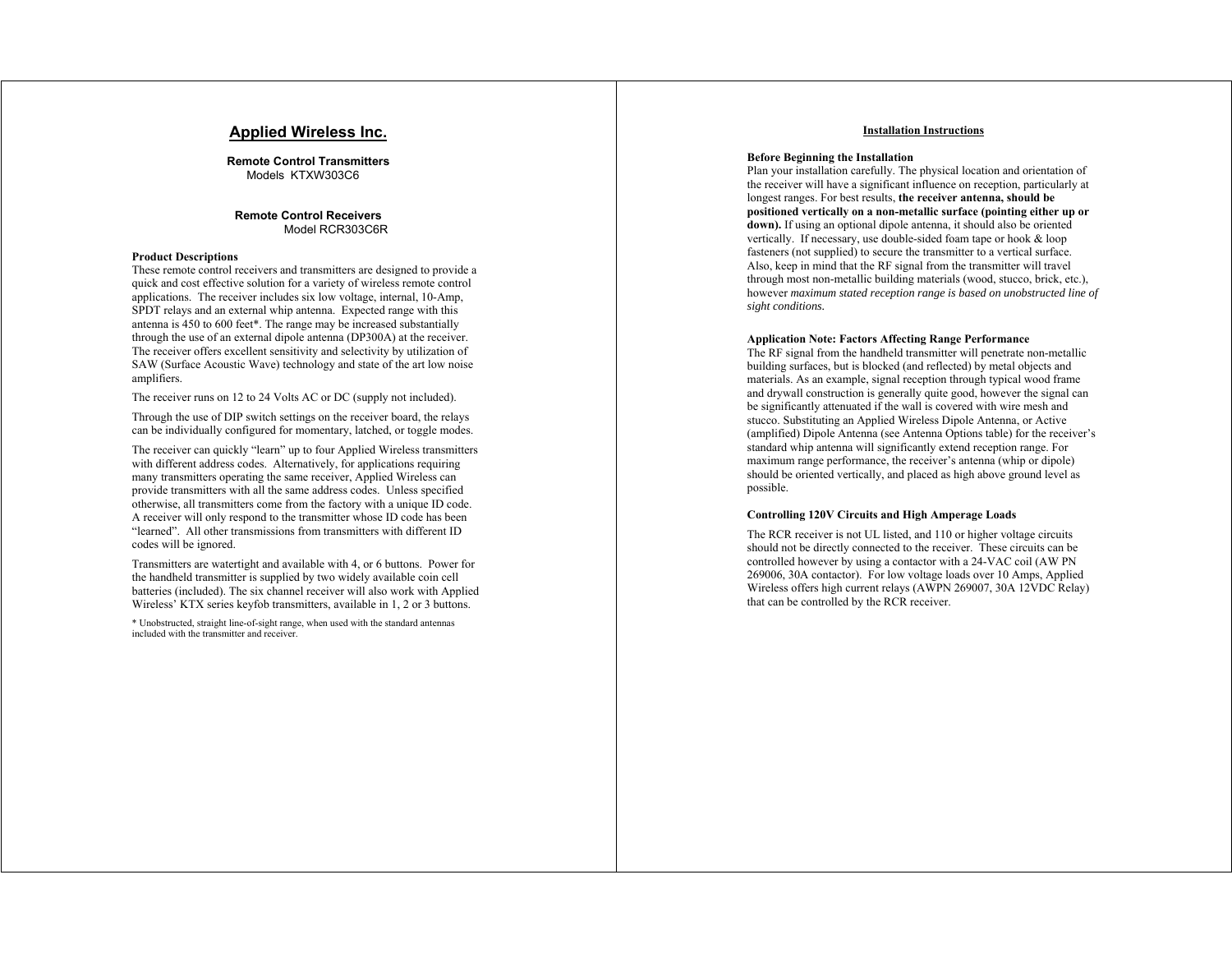### **Relay Response Mode Configuration**

Each of the six relays of the RCRC6R remote control receiver may be configured for one of three possible "Response Modes." A Response Mode defines how a relay functions when that relay's associated button is pressed on the handheld transmitter (part number KTXWxxxC6). The individual Response Modes for Relay 1 through Relay 6 are determined by the settings of DIP Switches S1-1 through S1-6 respectively, as shown in Fig. 1. The three available Response Modes are Momentary (factory default), Toggle, and Latched. The following sections describe in detail the characteristics of, and configuration settings for, the various Relay Response Modes.



#### **Momentary Mode** (factory-default)

A relay energizes when its associated button on the transmitter is pressed. The relay deactivates when the transmitter's button is released (or reception of the transmitter's signal ceases). A relay is configured for Momentary Mode when that relay's associated section of DIP Switch S1 is set to the center (MOM) position.

#### **Toggle Mode**

A relay energizes when its associated button on the transmitter is pressed, and remains energized after the button is released. A subsequent press of the same button on the transmitter will deactivate the relay. In this mode, each of the relays is completely independent of the others, thus any number of relays configured for Toggle Mode may be energized at any given time. A relay is configured for Toggle Mode when that relay's associated section of DIP Switch S1 is switched down to the TOG position.

## **Relay Response Mode Configuration – (continued)**

#### **Latched Mode**

A relay energizes when its associated button on the transmitter is pressed, and remains energized after the button is released. That relay is turned off when another Latched Mode relay is activated. A relay is configured for Latched Mode when that relay's associated section of DIP Switch S1 is switched up to the LATCH position. If any relays are configured for Latched Mode, a "Latch Group" must also be selected via DIP Switch S2 (refer to Fig. 1). A Latch Group consists of two or more relays. Only one relay within a Latch Group can be energized at any given time. The receiver offers four different Latch Groups: physical orientation of the buttons on the handheld transmitter, as shown in the following four illustrations. The desired Latch Group may be selected via DIP Switch S2 (refer to Fig. 1).Horizontal, Vertical, Corner, and Global. Each Latch Group is organized by the physical location of the buttons on the handheld transmitter, as shown in the following four illustrations. The desired latch group may be selected via DIP switch S2 (refer to Figure 1.)

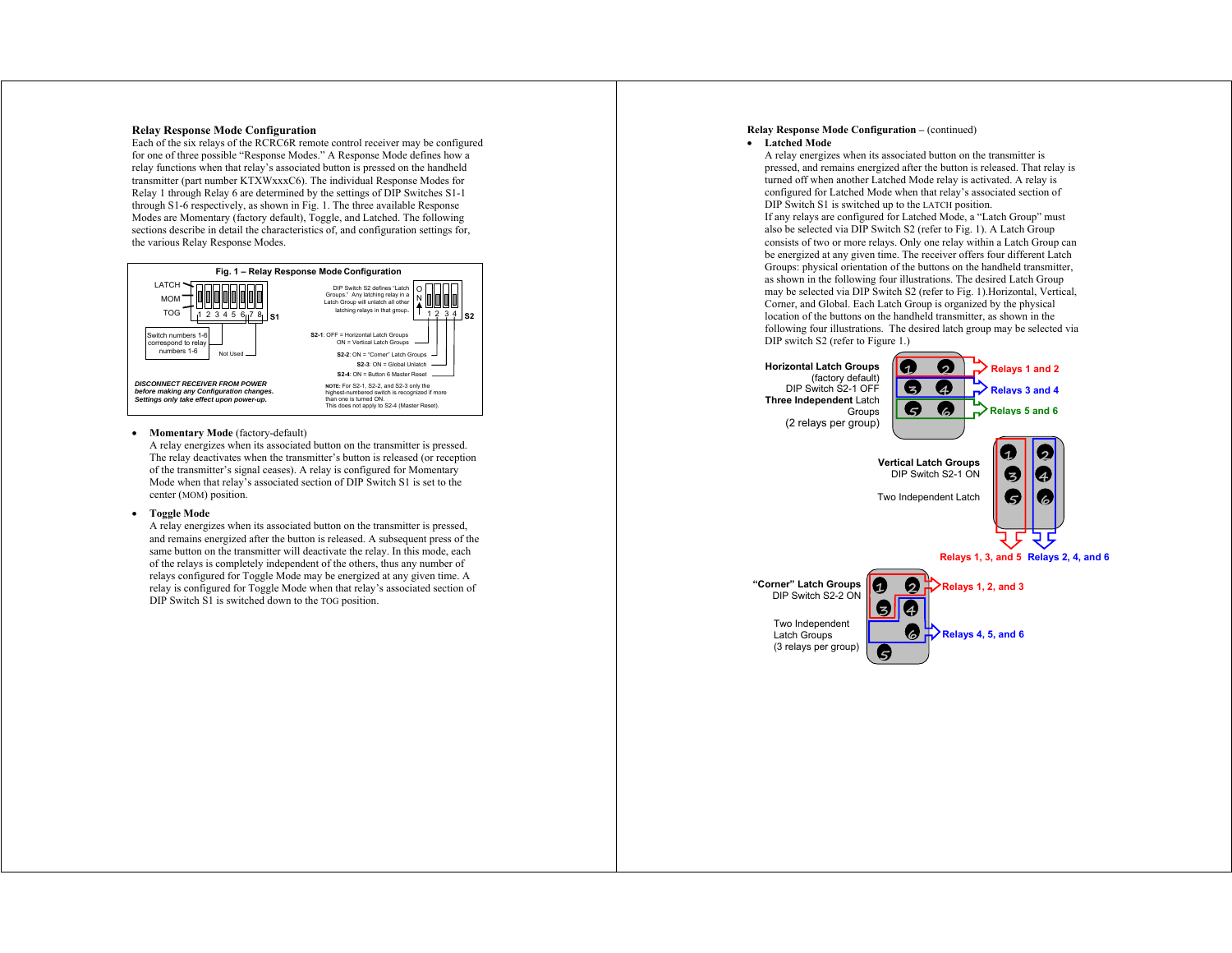#### **Relay Response Mode Configuration – Latched Mode** (continued)

**Global Latch Group**  DIP Switch S2-3 ON

One Latch Group Consisting of All 6 Relays



## **Master Reset Function** (optional)

In addition to the Latch Groups described above, the RCRC6R receiver provides an optional Master Reset function. If the Master Reset function is enabled, pressing Button 6 on the transmitter will turn off any relay(s) that is(are) energized (either latched or toggled) at that time. When the Master Reset function is enabled, Relay 6 is non-functional (does not respond to Button 6 on the transmitter), regardless of the Response Mode to which it is configured (via DIP Switch S1-6). The Master Reset function is enabled by setting DIP Switch S2-4 to its ON position.

## **Miscellaneous Considerations for Configuration**

- When changing any DIP Switch settings, the receiver MUST be disconnected from power. Configuration changes do not take effect until the receiver is powered up (i.e. the DIP Switches are only interrogated by the receiver's microprocessor at power-up initialization).
- DIP Switch S1-7 and S1-8 are not used. They are reserved for future product enhancements.
- For DIP Switches S2-1, S2-2, and S2-3 only the highest-numbered switch is recognized if more than one is turned on. This does not apply to S2-4 (Master Reset).

#### **Learn Mode Instructions**

The receiver will learn up to 4 transmitter IDs. To learn a transmitter: 1) Power up the receiver, 2) Remove the receiver antenna 3) Press the "Learn" button. The "Learn" LED will then light. 4) With the transmitter within 1 foot of the receiver, press any button on the

transmitter.

When the LED goes out, the transmitter has been learned. To learn another transmitter, repeat the process.

When the fifth transmitter is learned, the first transmitter that was learned is eliminated from memory.

The receiver will retain this memory, even if power is discontinued from the receiver.

## **LED Indicators (Receiver)**

Power LED: Indicates that voltage is applied to the receiver.

**Data LED**: LED indicates reception of data signal at the receivers frequency of operation. For troubleshooting purposes, it can indicate the following:

- 1) Whether the transmitter is actually transmitting.
- 2) Whether there are interfering signals at the receiver's frequency of operation. The LED should remain off if the transmitter button is not being pressed. Any LED indication would indicate that an interfering signal is present, the severity of which is indicated by how much the LED is activated.

**Relay LED's (6):** They indicate for each relay whether the relay is activated.

**Learn LED:** Indicates when "Learn" mode is activated.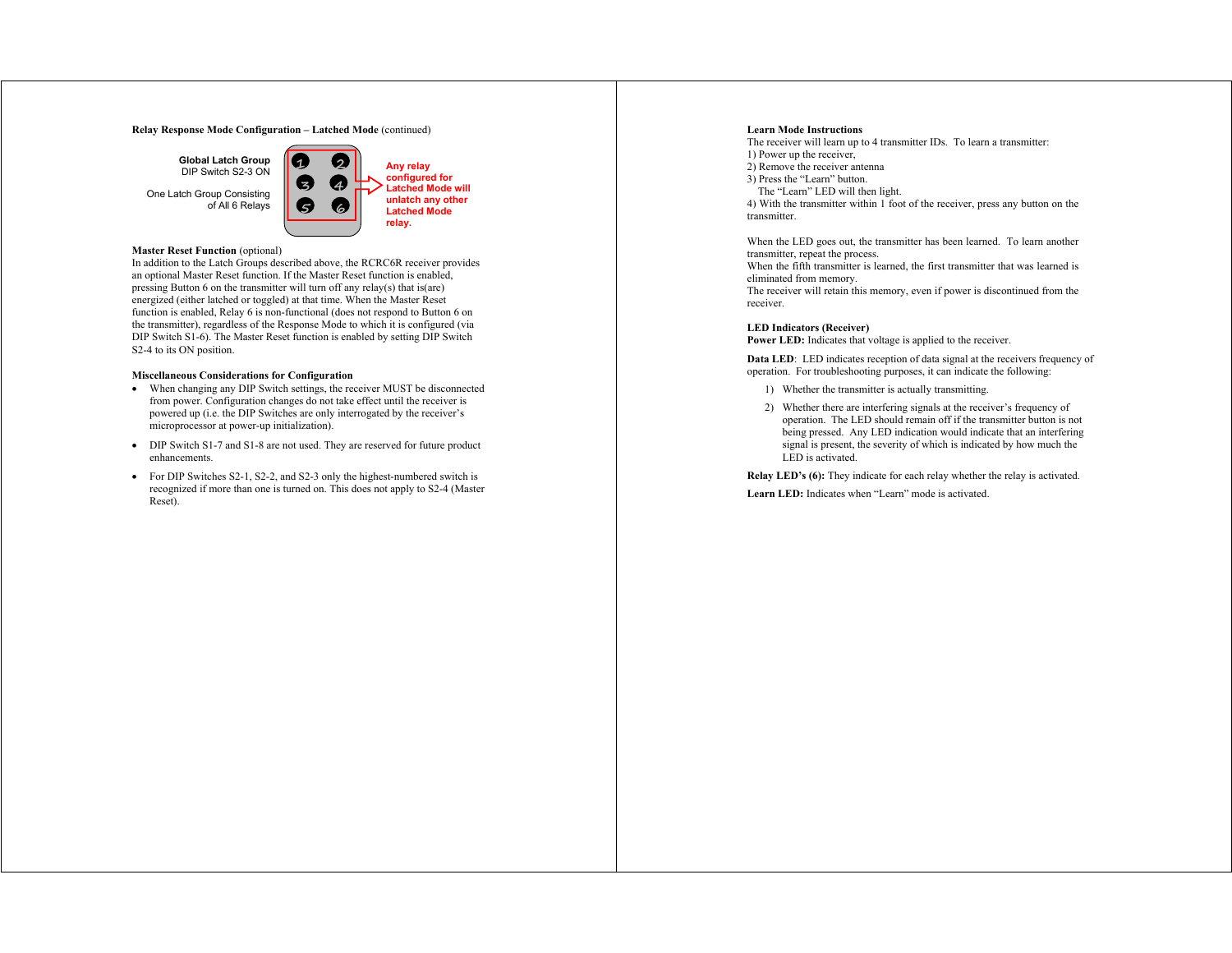# **Ordering Information**

|                 |                    | 1 to 6-Button      |
|-----------------|--------------------|--------------------|
| Frequency (MHz) | Receiver Model No. | <b>Transmitter</b> |
| 303.825         | RCR303C6R          | KTXW303C6-n        |

### **Antenna Options**

| Model (frequency)   | <b>Description</b> | Gain (dBd) | <b>Open-Field</b><br>Range (typical)* | <b>Notes</b>              |
|---------------------|--------------------|------------|---------------------------------------|---------------------------|
| 800014 (303.825MHz) | 1⁄4-Wave<br>Whip   | $-2$       | 400-500 feet                          | Included with<br>Receiver |
| DP300A (303.825MHz) | Dipole             | 0          | Up to 1,000 feet                      | With 7-ft. cable          |

**\***Unobstructed straight line of sight. For best range performance, position antenna vertically, as high above ground level as possible.

### **Related Optional Products**

| <b>AW Part Number</b> | <b>Description</b>                             |
|-----------------------|------------------------------------------------|
| 610307                | AC Power Adapter, 120VAC -12VDC, 200mA         |
| 610300                | AC Power Transformer, 120VAC-24VAC, 20VA       |
| 800216                | AC Power Adapter, 120VAC-12VDC, 500mA          |
| 269006                | AC Power Line Contactor, SPST, 30A, 24VAC coil |
| 610347                | AC Power Adapter, 120VAC-24VDC, 0.8A           |

## **Receiver Electrical Characteristics**

| Parameter                                 | Min   | Typ       | Max   | Unit    |
|-------------------------------------------|-------|-----------|-------|---------|
| Operating Voltage Range (AC or DC)        | 10    | 12        | 26    | Volts   |
| Operating Current, Unactivated            |       | 30        |       | mA      |
| Operating Current, All 6 Relays Activated |       |           | 270   | mA      |
| Relay Contact Ratings @ 28VDC             |       |           | 10    | А       |
| Receiver Sensitivity                      |       | $-112$    |       | dBm     |
| Center Frequency                          |       | See chart |       |         |
| Antenna Input Impedance                   |       | 50        |       | Ohms    |
| <b>Operating Temperature</b>              | $-20$ |           | $+60$ | C       |
| Number of Address Codes Possible          |       |           | 16    | Million |



**KTXW Handheld Transmitter**<br>Battery: 2032 Coin Cell, Quantity 2<br>Size: 3.40 x 2.56 x 1.02 in. (86.4 x 65.0 x 25.9 mm)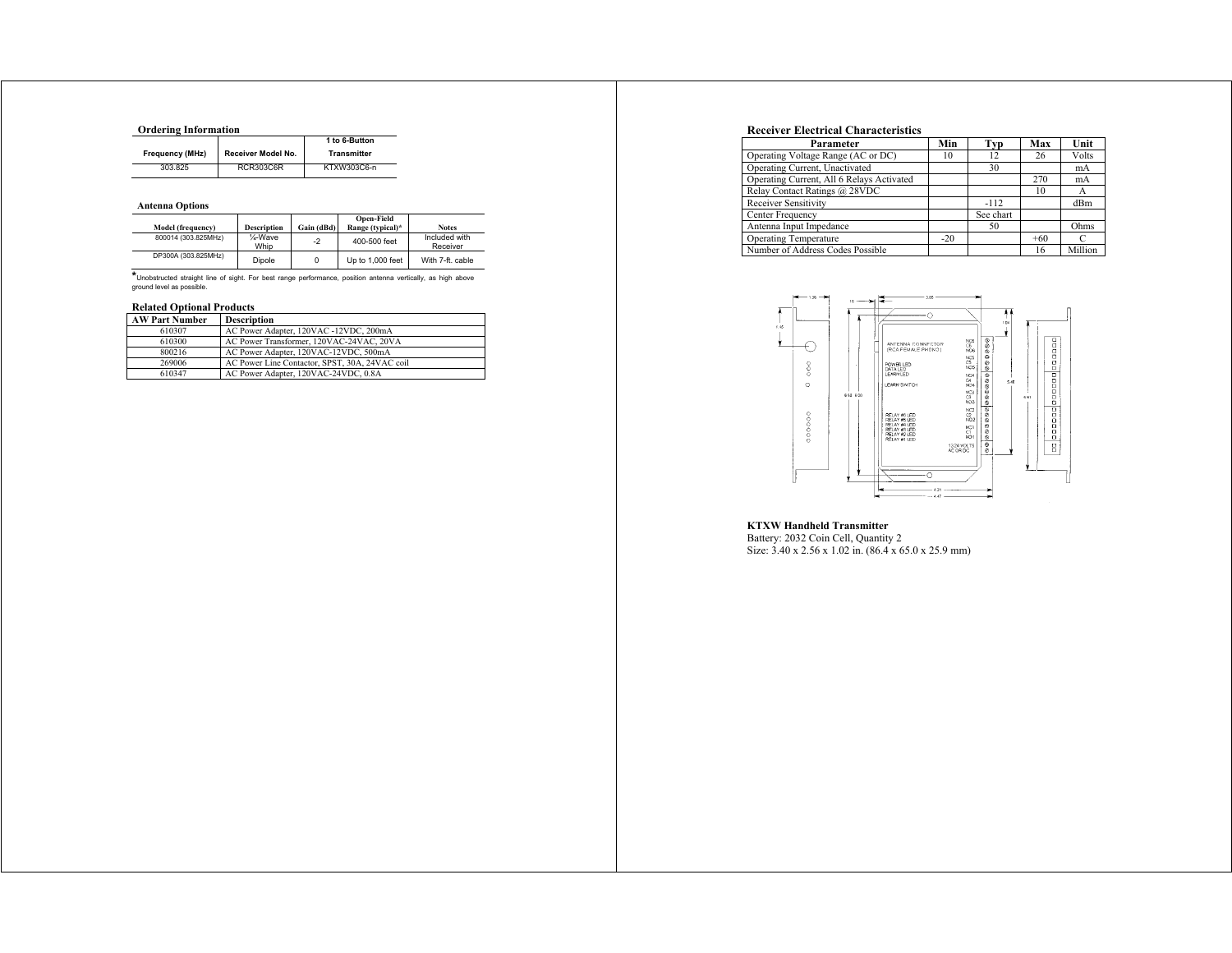### **Application Circuit – DC Motor Forward/Reverse Circuit**



This is an example of using the RCRC-6R Receiver for wireless forward and reverse remote control of a DC motor.

The wiring diagram shows the motor connected to Relays 1 and 2. Thus it follows that Buttons 1 and 2 on the handheld transmitter would control the motor (e.g. Button 1 for forward, Button 2 for reverse).

With Relays 1 and 2 configured for Momentary Mode (factory default), the motor runs in the desired direction only when the appropriate button on the transmitter is pressed. When the button is released, the motor stops.

If the motor is equipped with limit switches, Relays 1, 2, and 3 could be

configured for Latched Mode. In this configuration, a momentary press of Button 1 or 2 would cause the motor to run continuously in the appropriate direction, until it reaches the limit switch. Button 3 can be used to stop the motor at any time (Relay 3 would not be connected to anything).

The following pertains to Model KTXW303C6**‐n,** where n=number of channels **FCC ID: QY4KTXW303** 

"This device complies with Part 15 of the FCC Rules. Operation is subject to the following two conditions: (1) this device may not cause harmful interference, and (2) this device must accept any interference received, including interference that may cause undesired operation."

#### **INSTRUCTION TO THE USER**

Note: This equipment has been tested and found to comply with the limits for a Class B digital device, pursuant to part 15 of the FCC Rules. These limits are designed to provide reasonable protection against harmful interference in <sup>a</sup> residential installation. This equipment generates, uses and can radiate radio frequency energy and, if not installed and used in accordance with the instructions, may cause harmful interference to radio communications. However, there is no guarantee that interference will not occur in a particular installation. If this equipment does cause harmful interference to radio or television reception, which can be determined by turning the equipment off and on, the user is encouraged to try to correct the interference by one or more of the following measures:

- —Connect the equipment into an outlet on <sup>a</sup> circuit different from that to which the receiver is connected.
- —Consult an experienced radio/TV technician for help.
- ‐‐‐Reorient or relocate the receiving antenna.
- ‐‐‐Increase the separation between the equipment and receiver.

Changes or modifications not expressly approved by *Applied Wireless* could void the user's authority to operate the equipment.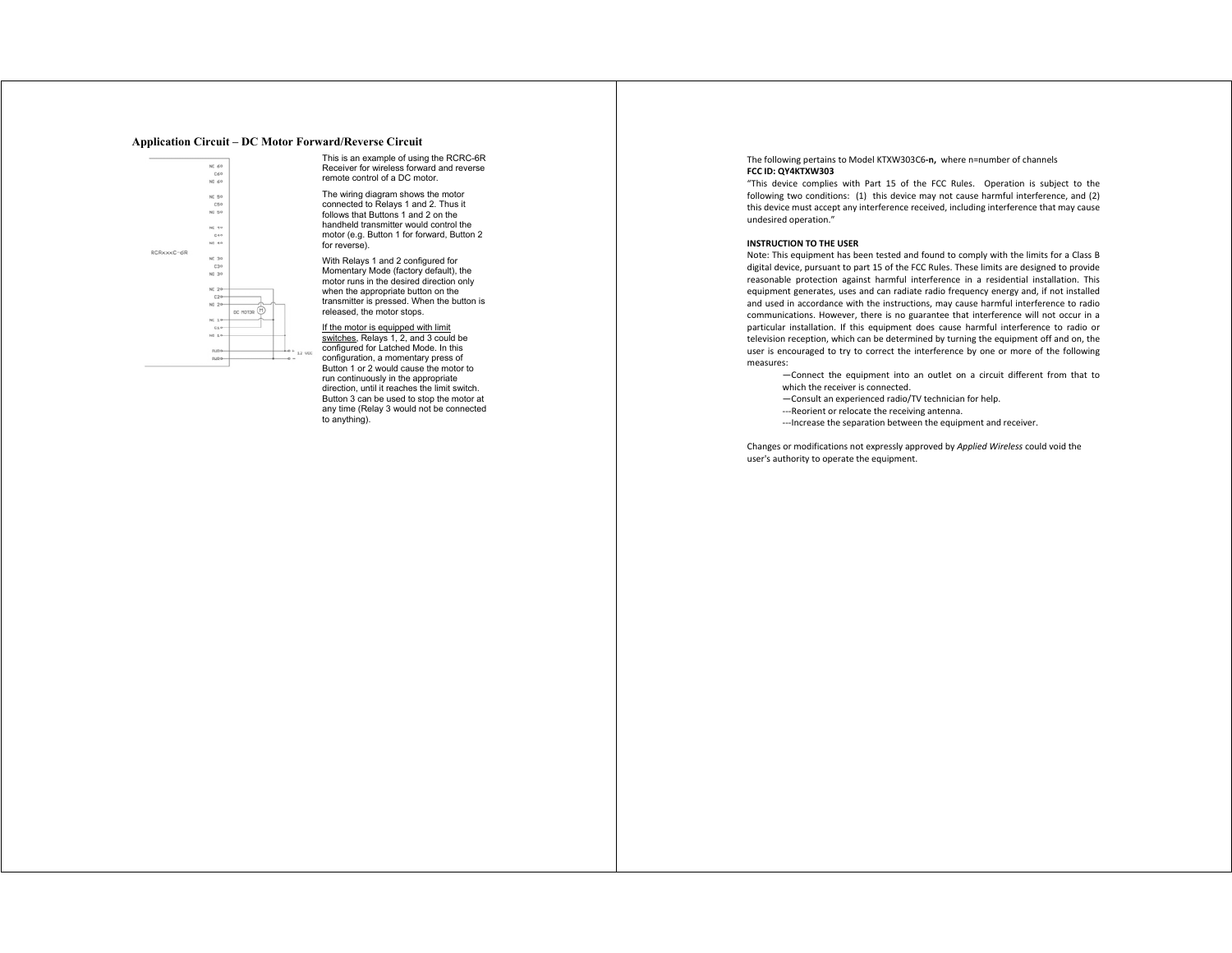#### ONE YEAR LIMITED WARRANTY (USA)

to:

Products manufactured by APPLIED WIRELESS, INC. (AW) and sold to purchasers in the USA are warranted by AW according to the following terms and conditions. You should read this Warranty thoroughly.

#### WHAT IS COVERED, AND DURATION OF COVERAGE:

AW warrants the product to be free from defects in materials and workmanship for one (1) year from the date of purchase by the original end user purchaser.

#### WHAT IS NOT COVERED:

This warranty does not apply to the following:

- 1. Damage caused by accident, physical or electrical misuse or abuse, improper installation, failure to follow instructions contained in the User's Guide, any use contrary to the product's intended function, unauthorized service or alteration (i.e. service or alteration by anyone other than AW).
- 2. Damage occurring during shipment.
- 3. Damage caused by acts of God, including without limitation: earthquake, fire, flood, storms, or other acts of nature.
- 4. Damage or malfunction caused by the intrusion of moisture or other contamination within the product.
- 5. Batteries supplied by AW in or for the product.
- 6. Cosmetic deterioration of chassis, cases, or pushbuttons resulting from wear and tear typical of normal use.
- 7. Any cost or expense related to troubleshooting to determine whether a malfunction is due to a defect in the product itself, in the installation, or any combination thereof.
- 8. Any cost or expense related to repairing or correcting the installation of an AW product.
- 9. Any cost or expense related to the removal or reinstallation of the product.
- 10. Any product whose serial number or date code is altered, defaced, obliterated, destroyed, or removed.

This warranty is extended to the original purchaser of the product(s) only, and is not transferable to any subsequent owner or owners of the product(s). AW reserves the right to make changes or improvements in its products without incurring any obligation to similarly alter products previously purchased.

#### EXCLUSION OF INCIDENTAL OR CONSEQUENTIAL DAMAGES:

AW expressly disclaims liability for incidental and consequential damages caused (or allegedly caused) by the product. The term "incidental or consequential damages" refers (but is not limited)

- 1. Expenses of transporting the product to AW to obtain service.
- Loss of use of the product.
- 3. Loss of the original purchaser's time.

#### LIMITATION OF IMPLIED WARRANTIES: This warranty limits AW's liability to the repair

or replacement of the product. AW makes no express warranty of merchantability or fitness for use. Any implied warranties, including fitness for use and merchantability, are limited in duration to the period of the one (1) year express limited warranty set forth herein. The remedies provided under this warranty are exclusive and in lieu of all others. AW neither assumes nor authorizes any person or organization to make any warranties or assume any liability in connection with the sale, installation, or use of this product.

Some states do not allow limitations on how long an implied warranty lasts, and some states do not allow the exclusion or limitation of liability for incidental or consequential damages so the limitations or exclusions stated herein may not apply to you. This warranty gives you specific legal rights and you may have other rights which vary from state to state.

(continued on next page)

#### ONE YEAR LIMITED WARRANTY (USA), cont.

#### HOW TO OBTAIN WARRANTY SERVICE:

If a product covered by this warranty and sold in the USA by AW proves to be defective during the warranty period AW will, at its sole option, repair it or replace it with a comparable new or reconditioned product without charge for parts and labor, when said product is returned in compliance with the following requirements:

1. You must first contact AW at the following address/phone for assistance:



If you are instructed to return your product directly to the factory, a Return Merchandise Authorization number (RMA) will be issued to you.

- 2. You must package the product carefully and ship it insured and prepaid. The RMA number must be clearly indicated on the outside of the shipping container. Any product returned without an RMA number will be refused delivery.
- 3. In order for AW to perform service under warranty, you must include the following:
- (a) Your name, return shipping address (not a PO Box), and daytime telephone number.
- (b) Proof of purchase showing the date of purchase.
- (c) A detailed description of the defect or problem.

Upon completion of service, AW will ship the product to the specified return shipping address. The method of shipping shall be at AW's sole discretion. The cost of return shipping (within USA) shall be borne by AW.